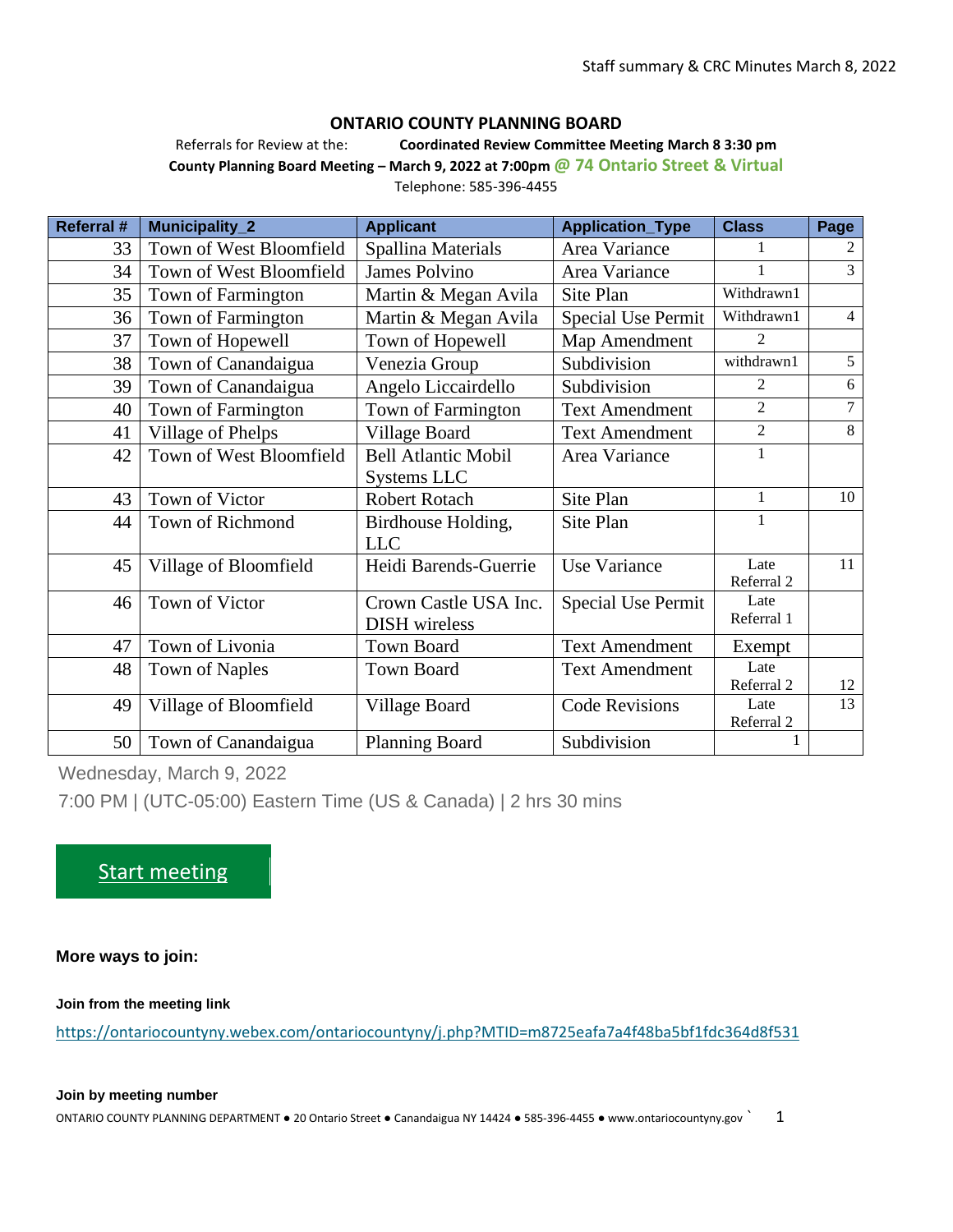Meeting number (access code): 2347 063 0352 Meeting password: pqRjstJF368

### **Tap to join from a mobile device (attendees only)**

[+1-408-418-9388,,23470630352##](tel:%2B1-408-418-9388,,*01*23470630352%23%23*01*) United States Toll

#### **Join by phone**

+1-408-418-9388 United States Toll

[Global call-in numbers](https://ontariocountyny.webex.com/ontariocountyny/globalcallin.php?MTID=m29c6bfad7041bdf8ccdc872e8ac895fe)

#### **Join from a video system or application**

Dial [23470630352@ontariocountyny.webex.com](%20sip:23470630352@ontariocountyny.webex.com)

You can also dial 173.243.2.68 and enter your meeting number.

| 33 - 2022                        | Town of West Bloomfield Zoning Board of Appeals                                              | Class: $I$ |  |
|----------------------------------|----------------------------------------------------------------------------------------------|------------|--|
|                                  | Type: Area Variance                                                                          |            |  |
| Related Referrals: 34-2022       |                                                                                              |            |  |
|                                  | Applicant: Spallina Materials                                                                |            |  |
| Property Owner: same             |                                                                                              |            |  |
| Tax Map Parcel #: 66.00-1-18.211 |                                                                                              |            |  |
|                                  | Brief Description: Area variance for zero setback along eastern boundary of 226 acre mine at |            |  |
|                                  | 8222 SR 5/US 20 in the Town of West Bloomfield. Variance to allow                            |            |  |
|                                  | expanded mining activities on site and on leased 50 acres of property to the east.           |            |  |
|                                  | https://ontariocountyny.gov/DocumentCenter/View/33606/33-34-2022-aerial                      |            |  |

The subject property, 66.00-1-18.211 is coded as mine and zoned Surface Mining-Agricultural. Town of West Bloomfield code section 140-48 regulations for Surface Mining-Agriculture District require 75' front setback, 25' side/rear setbacks

According to OnCor, both large parcels that are the subject of this and following referral, and all adjacent parcels except a single family residence surrounded by the mine property, are in OC Agricultural District #1. The pond near the road and several nearby small areas are identified on the NWI. There are steep slopes of 16 to 30 and 31 to 60 percent along the eastern and western property boundary of the mined site and in other locations. Mined lot is mostly mid yield unconfined aquifer. buffer areas between the two properties?

**CRC Comment** What portion of the shared property line is in the leased area? The referring board should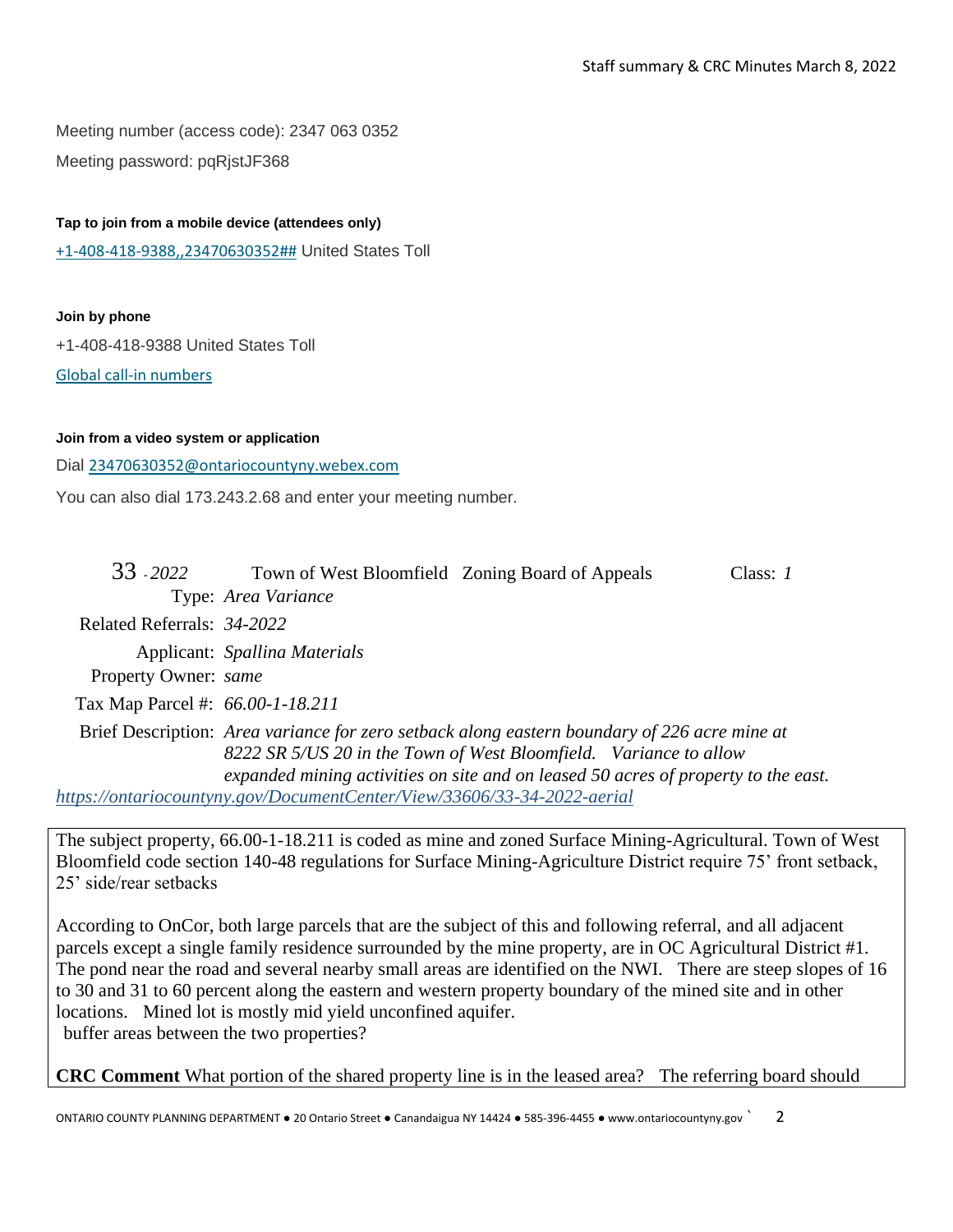consider restricting area variance to area along shared property line within leased property

34 - *2022* Town of West Bloomfield Zoning Board of Appeals Class: *1* Type: *Area Variance*

Related Referrals:33-2022

Applicant: *James Polvino*

## Property Owner: *same*

Tax Map Parcel #: *66.00-1-23.000*

Brief Description: *Area variance for zero setback along the western boundary of this 220 acre parcel at 8044 SR 5/US 20 in the Town of West Bloomfield for 50 acres of mining activity conducted by owner of adjacent property to the west as leasee.* 

Lot 66.00-1-23.00 is zoned Industrial on map though there are only zoning code standards for the M-1, General Industrial district in the Town code. In the M-1 district the required front setbacks is 20' and the required side and rear setback to non-residential uses is 15'.

According to OnCor, portions of a 52 acre NYSDEC regulated wetland are within the woods on the north and eastern sides of this property and there are areas of 16-30 percent slope running southwest to northeast through the shrub vegetation on the site. Other areas of the site are prime agricultural soils in agricultural production.

## **Comments**

- 1. Does the Reclamation Plan re-establish a vegetated buffer areas between the two properties?
- 2. Town should update variance application form to direct applicants to provide evidence rated to differing criteria for granting area and use variances as outlined in Town code 140-153 and NYS Statute.
- 3. The Town Board may want to amend 140-151 regarding special permits and 140-153 regarding variances to require submission of site plan as part of special permit and variance applications.
- 4. The Town Board should amend its zoning code and/or map to use same district name for industrial district and applicable regulations. The district name, map, and purpose regulations should also clearly indicate whether the district is a general industrial or light industrial district.

## **CRC Comments**

- 1. Will top soil be stockpiled for use to return mined land to useable condition?
- 2. What portion of the shared property line is in the leased area? The referring board should consider restricting area variance to area along shared property line within leased property.
- 3. How does the mine owner/operator provide financial surety to guarantee reclamation of leased land?
- 4. How will mine expansion area be accessed? Directly from SR5/US 20 or via existing mine driveway?

| $35 - 2022$                     | Town of Farmington Planning Board          | Class: 1 Withdrawn |
|---------------------------------|--------------------------------------------|--------------------|
|                                 | Type: Site Plan                            |                    |
| Related Referrals: 36-2022      |                                            |                    |
|                                 | Applicant: <i>Martin &amp; Megan Avila</i> |                    |
| Property Owner: same            |                                            |                    |
| Tax Map Parcel #: 9.00-1-69.200 |                                            |                    |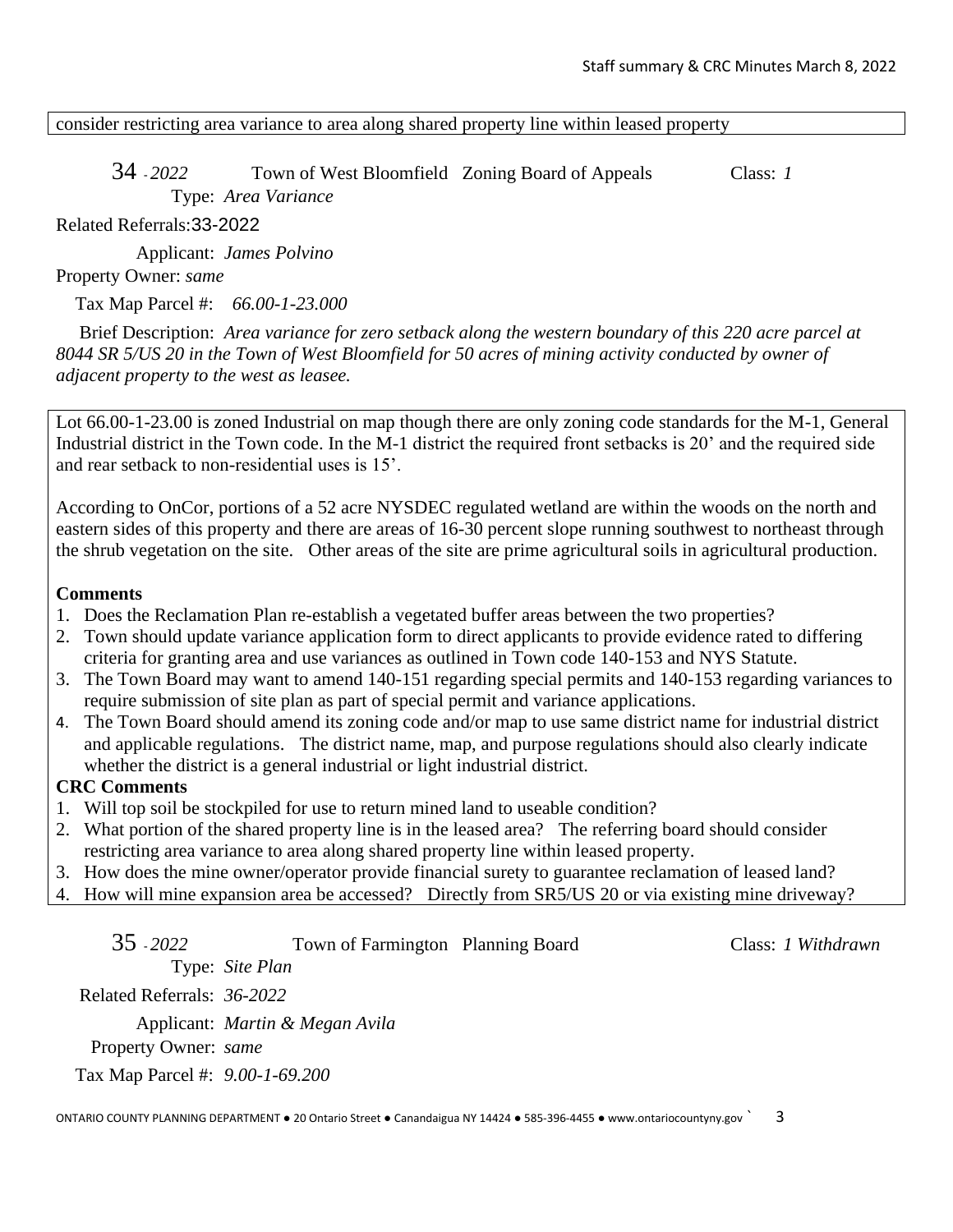Brief Description: *Site plan and special use permit for Major Home Occupation involving overnight storage of 2 trucks, two trailers, a chipper, a stump grinder, and a small wheel loader in a residential driveway at 354 Sheldon Road in the Town of Farmington.*

| 36.                             | 2022 Town of Farmington Planning Board                                                                                                                                                                                                                                          | Class: <i>I Withdrawn</i> |
|---------------------------------|---------------------------------------------------------------------------------------------------------------------------------------------------------------------------------------------------------------------------------------------------------------------------------|---------------------------|
|                                 | Type: Special Use Permit                                                                                                                                                                                                                                                        |                           |
| Related Referrals: 35-2022      |                                                                                                                                                                                                                                                                                 |                           |
|                                 | Applicant: <i>Martin &amp; Megan Avila</i>                                                                                                                                                                                                                                      |                           |
| Property Owner: same            |                                                                                                                                                                                                                                                                                 |                           |
| Representative:                 |                                                                                                                                                                                                                                                                                 |                           |
| Tax Map Parcel #: 9.00-1-69.200 |                                                                                                                                                                                                                                                                                 |                           |
|                                 | Brief Description: Site plan and special use permit for a Major Home Occupation involving<br>overnight storage of two trucks, two trailers, a chipper, a stump grinder, and<br>a small wheel loader in a residential driveway at 354 Sheldon Road in the<br>Town of Farmington. |                           |
| See information at 35-2022.     |                                                                                                                                                                                                                                                                                 |                           |

| 37 2022                     | Town of Hopewell Town Board         |                                                                                                                                                                                                                                                                                                                                | Class: $2$ |
|-----------------------------|-------------------------------------|--------------------------------------------------------------------------------------------------------------------------------------------------------------------------------------------------------------------------------------------------------------------------------------------------------------------------------|------------|
|                             | Type: Map Amendment                 |                                                                                                                                                                                                                                                                                                                                |            |
| Related Referrals: 233-2021 |                                     |                                                                                                                                                                                                                                                                                                                                |            |
|                             | Applicant: Town of Hopewell         |                                                                                                                                                                                                                                                                                                                                |            |
|                             | partially in two or more districts. | Brief Description: Map amendment to transition Town of Hopewell Zoning Map to a parcel<br>based map and to rezone 12 properties from HDR - High Density Residential<br>to C-2 Low Intensity Commercial and adjust the rear boundaries of the C-2<br>district and other districts to follow parcel boundaries and minimize lots |            |
|                             |                                     | https://ontariocountyny.gov/DocumentCenter/View/33607/37-2022-TPH--Draft-Zoning-Hopewell                                                                                                                                                                                                                                       |            |

This zoning map amendment incorporates the rezoning of lands 1,700' south of SR 5/US 20 from HDR High Density Residential to C-2 Low Intensity Commercial as previously reviewed as referral 233-2021 in December 2021. It also rezones portions of other properties from HDR to C-2 to minimize lots with split zoning.

The existing zoning map defines the C-2 district as 500' from the road to provide sufficient depth for development/redevelopment of commercial uses. The proposed map retains that dimension for all but 2 lots on the north side of SR 5/US 20 resulting in some retained lots with split zoning and some C-2 lots with less than 500' depth.

On the south side of SR 5&US 20 there are lots with depth greater than the depth of the C-2 district and portions of these lots remain in the HDR district. **Comments**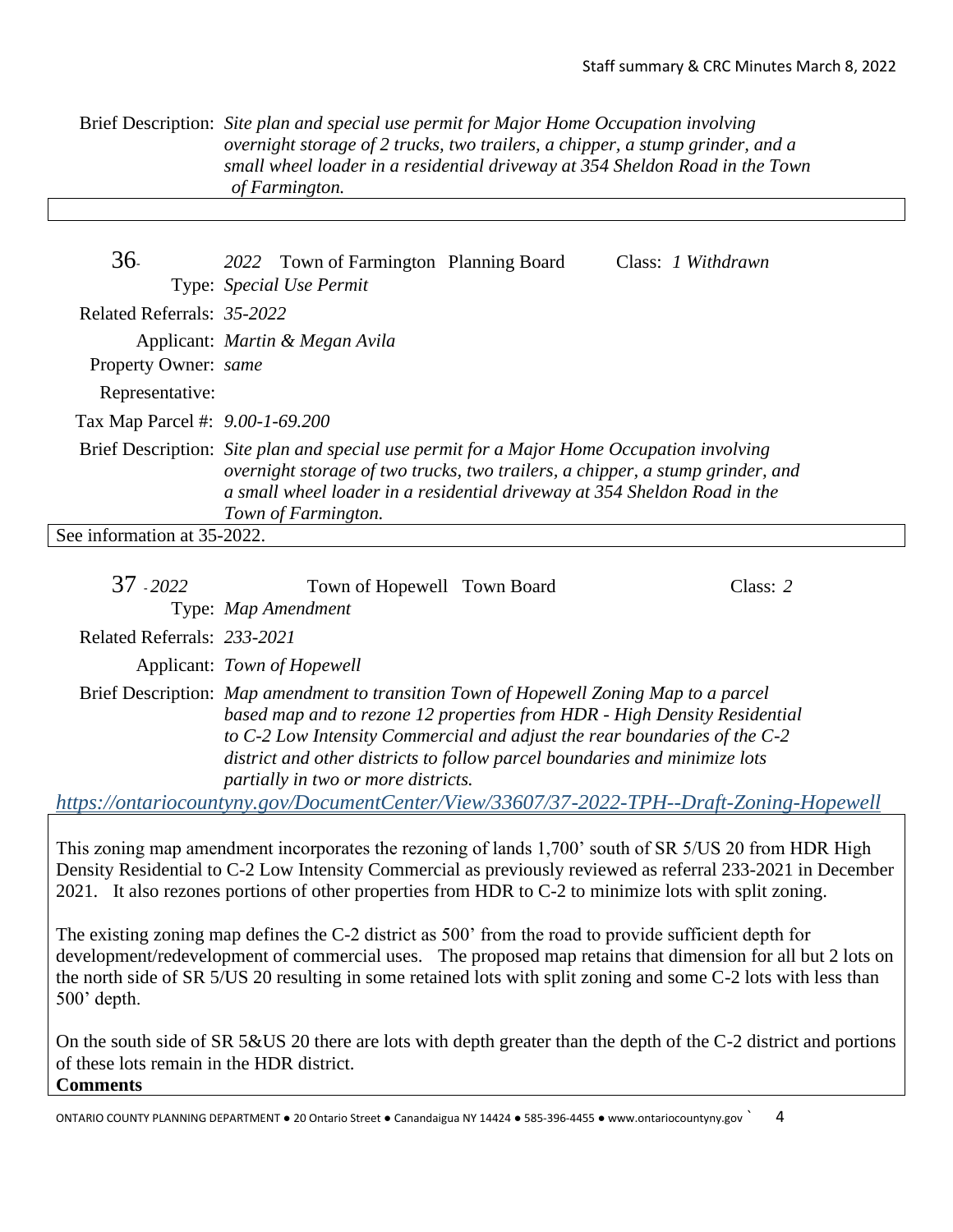- 1. The Town Board may want to consider extending the depth of the C-2 district on some properties on the south side of SR 5/US 20 to minimize the number of parcels with split zoning.
- 2. The Town Board may also want to consider a dimensional C-2 district depth along the east side of SR 247. While this will increase the number of parcels with split zoning, these lots only have depths of 200' and lot widths of 100' which may make them difficult to convert/redevelop as commercial uses, and even more difficult to provide lot interconnection to avoid multiple closely spaced access points.

| 38 - 2022                        | Town of Canandaigua Planning Board                                   |                                                                                            | Class: 1 Withdrawn |
|----------------------------------|----------------------------------------------------------------------|--------------------------------------------------------------------------------------------|--------------------|
|                                  | Type: Subdivision                                                    |                                                                                            |                    |
|                                  | Applicant: Venezia Group                                             |                                                                                            |                    |
|                                  | Property Owner: Venezia Group/Uptown Pointe                          |                                                                                            |                    |
| Tax Map Parcel #: 70.00-1-67.111 |                                                                      |                                                                                            |                    |
|                                  | Town of Canandaigua                                                  | Brief Description: Phase 1 of Uptown Pointe encompassing 5 lots along Airport Road in the  |                    |
|                                  | https://ontariocountyny.gov/DocumentCenter/View/33609/38-2022-aerial |                                                                                            |                    |
|                                  |                                                                      | https://ontariocountyny.gov/DocumentCenter/View/33610/382022-area-zonin                    |                    |
|                                  |                                                                      | https://ontariocountyny.gov/DocumentCenter/View/33611/38-2022-Airport-Road-0000-2022-02-01 |                    |
| $-Sub-Plat$                      |                                                                      |                                                                                            |                    |

The property address is 2435 Brickyard Road, though the access to the proposed lots is off Airport Road. The property is zoned Industrial as are lands to the south, and west. Land to the east along Sumner Road and both sides of SR 332 are in the SR 332 Form Based Code District sub-area. The subject site and property to the north south, and west bounded by Thomas Road, North Road, and Brickyard are also in the Mixed Use Overlay 1.

The applicant owns 58 acres and has mapped out a 24 lot clustered subdivision with 5 single family lots with direct access from Airport Road and 1 acre of conserved land in phase 1 currently under review, and future subdivision of 19 single family lots on a new public road off Airport Road with 3.3 acres of conserved land. The conceptual development plan does not include the central or western portions of the subject property. The property and the subdivision area is bisected by the Buckeye Gas pipeline. The Uptown Plan identified the pipeline property as a potential trail alignment and as a dividing line between residential and industrial character areas. The proposed subdivision includes lands to the west of the proposed future subdivision in a conservation area to buffer them from the Canandaigua Central School District bus facility to the west.

The applicant has indicated the 1 acre preserved in Phase 1 is 55 percent of that phase but has not provided information on the acres of development and percent preserved in the balance of the subdivision.

The referred subdivision indicates the layout is a cluster subdivision with 6,000 SF lots with minimum 50' width, 30' front setback, 8' side and rear setback, and maximum 40 percent building coverage when the existing zoning would require 60' front setback, 25' side setback, 50' rear setback, and 30 percent building coverage. The width of lots proposed in phase 1 include four 80' lots and one 200' lot.

The MUO Mixed Use Overlay zoning district establishes the eligibility of a parcel of land for consideration by the Town Board for development of a mix of uses. The MUO allows a range of uses including single-family and multi-family residential uses, uses allowed in Community Commercial, Neighborhood Commercial, and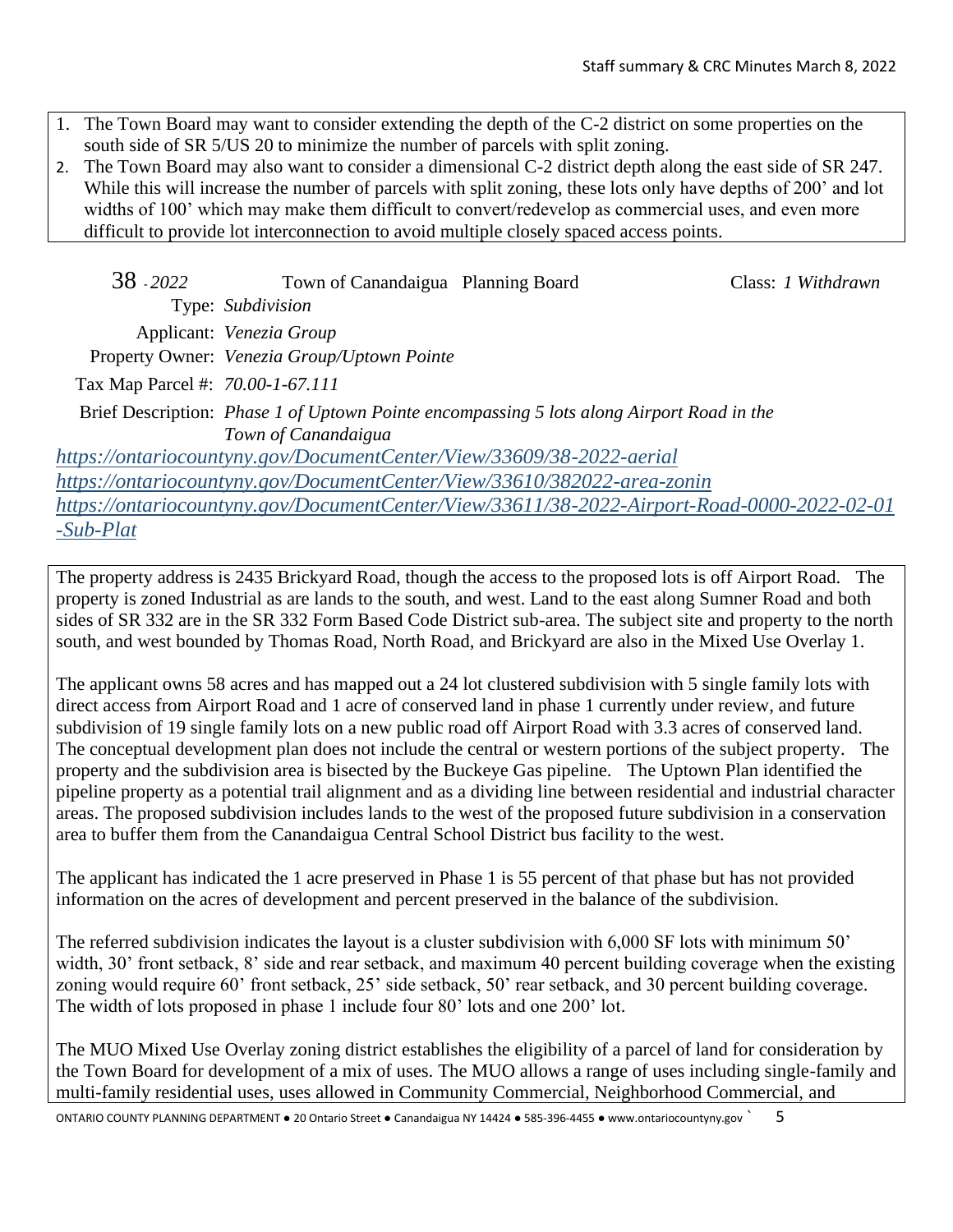Industrial districts, however, each different use must be on a different lot though part of an overall site plan. The MUO regulations require 40 percent open space in addition to any constrained lands or drainage facilities.

According to OnCor,the property is in OC Agricultural District #1 and is not constrained by wetlands, floodplains, or steep slopes.

**Comments**

- 1. Has the applicant documented 40 percent open space requirement?
- 2. Is a 30' front setback from Airport Road sufficient on a road carrying traffic from existing and future area industrial uses?
- 3. The overall conceptual subdivision plan should show the road extending north to the property line to allow connection to residential development on adjacent properties.

39 - *2022* Town of Canandaigua Planning Board Class: *2* Type: *Subdivision* Related Referrals: *89-2021 & 150-2021* Applicant: *Angelo Liccairdello*

Property Owner: *same*

Tax Map Parcel #: *98.19-1-20.100*

Brief Description: *Subdivision of 33 acre site at 3535 SR 364 to accommodate 19 lots of 20,000 SF and 12 lots of 1 acre with 3 lots in each area on private drives and the remaining lots on public roads in the Town of Canandaigua.*

*<https://ontariocountyny.gov/DocumentCenter/View/33612/39-2022-aerial> [https://ontariocountyny.gov/DocumentCenter/View/33613/39-2022-pp-extracted-SR--364-3535-2022-02-01-Sit](https://ontariocountyny.gov/DocumentCenter/View/33613/39-2022-pp-extracted-SR--364-3535-2022-02-01-Site-Plan) [e-Plan](https://ontariocountyny.gov/DocumentCenter/View/33613/39-2022-pp-extracted-SR--364-3535-2022-02-01-Site-Plan)*

*<https://ontariocountyny.gov/DocumentCenter/View/33614/39-2022-SR64-3535-2022-02-01-Rendering> <https://ontariocountyny.gov/DocumentCenter/View/33678/SRF-map--Chapter-30-Access-Management>*

This site was previously reviewed as referral 89-2021 in May 2021 and adjacent project property in the Town of Hopewell was previously reviewed as referral 150-2021 in July 2021. Rather than a through road from SR 364 to CR 18 in the Town of Hopewell as previously proposed, the current layout includes a serpentine cul-de-sac for 19 lots off SR 364 and another cul-de-sac off CR 18 serving lots the Town of Hopewell and the proposed larger lots in the Town of Canandaigua. Lot access is provided by 1,581 lf of public road and 400 lf of private road.

The Engineer's report submitted with the current subdivision application includes a SWPPP and Wetland Delineation Report. The Wetland Delineation report identifies 2 small wetland resources. No final Army Corps of Engineers (ACOE) wetland determination has been made. Filling .08 acres of Wetland A is likely allowable with notice to Army Corps of Engineers under nationwide permit #29 and does not require any compensating mitigation. Filling .18 acres of an intermittent on-site stream is likely allowable with notice to ACOE and plan for compensatory wetland mitigation under nationwide permit #29. The report indicates sidewalks will be provided along both sides of all public roads and dark sky compliant solar powered LED streetlights will be installed. The stormwater management plan includes open swales and 2 stormwater management ponds totaling .89 acres. The 5 eastern most lots are at an elevation too high to be served from the waterline along SR 364. These lots are proposed to rely on wells or be connected as out of district users to the Town of Hopewell water system. Projected peak hour project trip generation is approximately 20 trips at each of the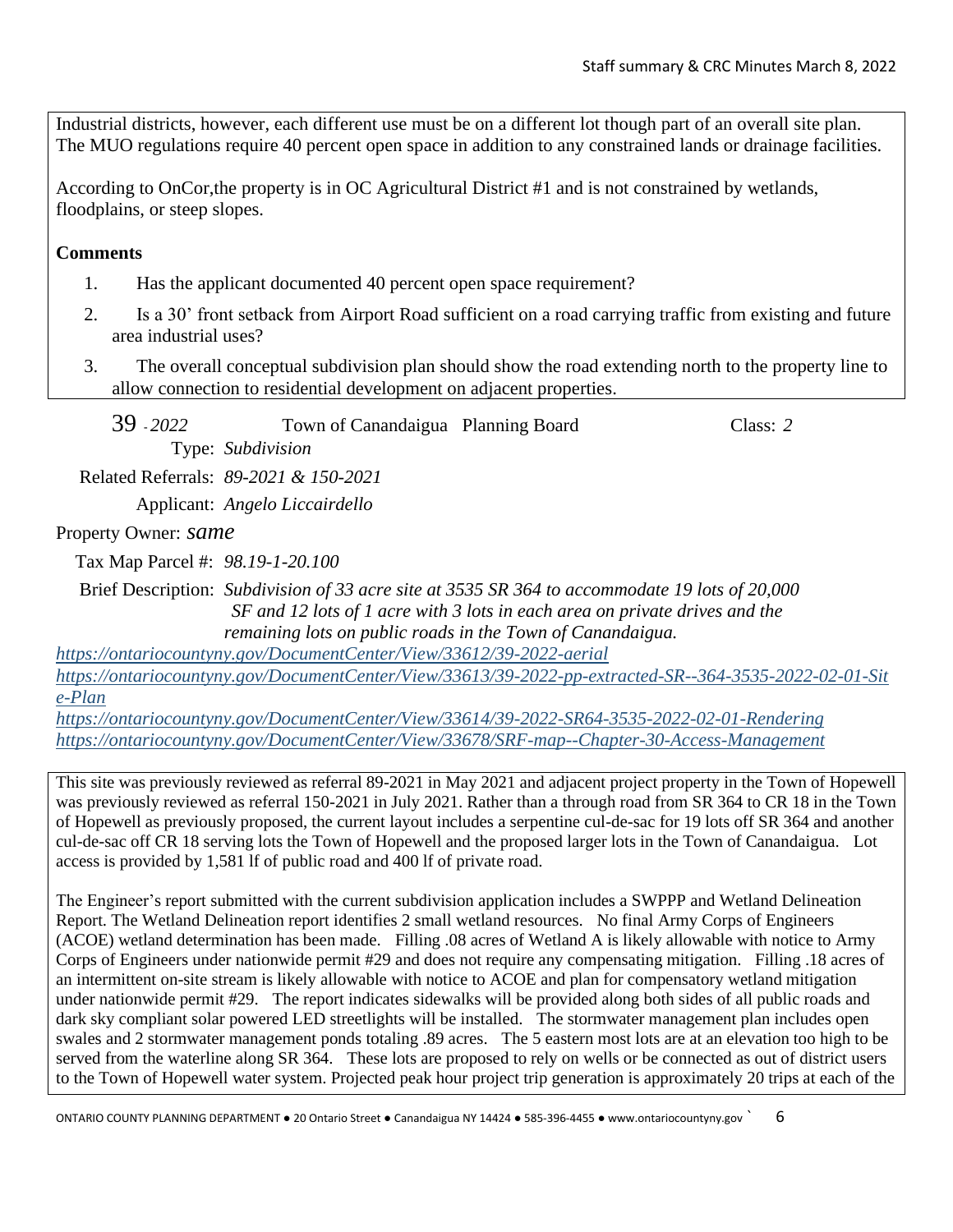2 new intersections on SR 364 and CR 18 and this level of trip generation does not indicate a need for a traffic impact study based on NYSDOT permit requirements.

The landscaping plan indicates at least one native street tree on each lot and a double row of white fir and white pines along the SR 364 frontage and along the lot line of a single family home to the south. The lot sizes range from 20,000 to 50,000 SF in the R-1-20 zoned area and from 1-2 acres in the scenic overlay area. The applicant has located a stormwater management pond on one 50,000 lot in each area and indicated the maintenance of these ponds will be the responsibility of the lot owners.

The site context and relevant comments from previous referrals are repeated below followed by comments on the subdivision currently proposed.

This parcel borders undeveloped land in the Town of Hopewell to the east and agricultural land in the Town of Gorham to the south. To the north along SR 364 is a single family home and a mobile home park and to the west across SR 364 is developed lakefront front residential. According to OnCor, there are no floodplains or wetlands on the property and the lot is not in OC Agricultural District #1. There is a north-south band of 16 to 30 percent slopes in the middle of the site, similar areas of moderately steep slopes along what appears to be a drainage way crossing the northeast corner of the site, and small areas along the SR 364 frontage and at the rear property line. The existing land cover is successional old farm along SR 364 and successional northern hardwood for the majority of the site.

Areas with slopes of 8 to 15 percent are classified as farmland of statewide importance; other areas are classified as prime farmland if drained. Darian silt loam soils are partially hydric, highly erodible, of moderately high permeability, and in hydrologic soil group C/D. Kendaia loam is partially hydric, medium erodibility, moderately high permeability, and in hydrrologic soil Group B/D.

| Soil type                                | <b>Percent of Parcel</b> | Acres |
|------------------------------------------|--------------------------|-------|
| Darien silt loam, 8 to 15 percent slopes | 37.7%                    | 12.54 |
| Darien silt loam, 3 to 8 percent slopes  | 31.5%                    | 10.48 |
| Kendaia loam 0 to 3 percent slopes       | 25.5%                    | 8.49  |

### **May 2021 Comments**

1. The 2006 SR 364 (CR 18 to CR 11) Access Management Plan provides a conceptual layout of internal roads to access undeveloped lands bounded by CR 18, SR 264, and Turner Road. The conceptual plan indicates an east-west road in the area of this development as well as a north-south cross street to further expand travel routes through the area and minimize the number of new access points on SR 332 and CR 18.

### **CLCSD May 2021 Comments**

To date, we have only received preliminary/conceptual drawings for the referral. The site is currently outside the boundaries of an existing sewer district - detailed plans of the entire development need to be provided to our office for review and approval.

#### **March 2022 Comment**

- 1. The proposed private drives extend north and south towards adjacent properties, but not all the way to the lot line. Are these private drives going to be built to Town standards to allow potential future dedication and entry/exit from both SR 364 ad CR 18 for area residents as adjacent properties are developed?
- 2. Location and maintenance of stormwater management ponds on individual lots is likely not adequate. The referring body should require dedication or easements for stormwater ponds and swales. If facilities are not dedicated to the town, a homeowners association should be established to fund and undertake required maintenance and an access easement should be established to allow town access for emergency maintenance or repair.
- 3. Has the Town considered the desirability of a pedestrian and/or bicycle connection between the two portions of the project?
- 4. Is the retained vegetation sufficient to buffer properties to the north from proposed development?

ONTARIO COUNTY PLANNING DEPARTMENT ● 20 Ontario Street ● Canandaigua NY 14424 ● 585-396-4455 ● www.ontariocountyny.gov ` 7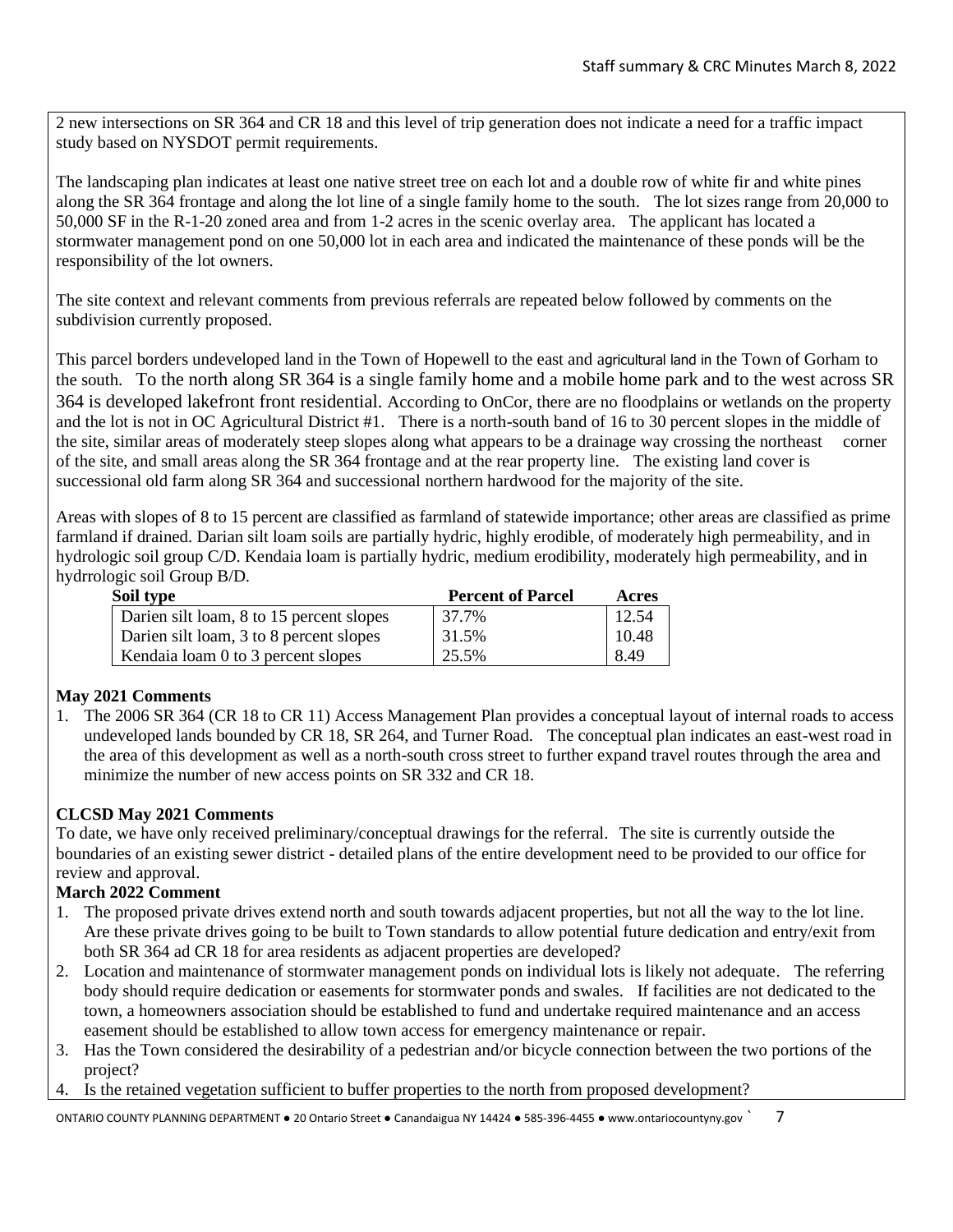The concept plan for th SR 364-CR 18 Access Management Plan indicates conceptual interconnected roadway network to minimize access connections to SR 364 and provide an indirect new interconnection between SR 364 and CR 18.

```
40 - 2022 Town of Farmington Town Board Class: 2
          Type: Text Amendment
Related Referrals: n/a
      Applicant: Town of Farmington
Brief Description: Text amendment to add accessory Agricultural/Construction Equipment 
                Repair and Painting use as a specially permitted use in 4 town zoning districts
```
*in the Town of Farmington and to add standards for such uses. [https://ontariocountyny.gov/DocumentCenter/View/33615/40-2022-\\_\\_-of-2022-Special-Use-Permit-Agricultura](https://ontariocountyny.gov/DocumentCenter/View/33615/40-2022-__-of-2022-Special-Use-Permit-Agricultural---Construction-Equipment-Repairs-and-Painting-Operations-3) [l---Construction-Equipment-Repairs-and-Painting-Operations-3](https://ontariocountyny.gov/DocumentCenter/View/33615/40-2022-__-of-2022-Special-Use-Permit-Agricultural---Construction-Equipment-Repairs-and-Painting-Operations-3)*

The proposed standards formalize exiting standards included in temporary Special Use Permit granted for agricultural/construction equipment repairs and painting use.

The proposed amendment adds Agricultural/Construction Equipment Repair and Painting Operations as an allowable accessory specially permitted use in the A-80 Agricultural , RR-80 Rural Residential, LI Limited Industrial, and GI General Industrial districts provided such service is offered only to customers not the general public, performed within an enclosed facility located in the rear yard, and allowing outdoor storage of such equipment within a bermed and/or landscaped area providing a visual buffer to any adjacent residential properties or public roads.

The standards establish minimum 5 acre lot sizes for businesses performing such work in A-80 and RR-80 districts and maximum 50 percent lot coverage. Existing district standards apply in LI and GI districts. The standards also require storage of petroleum products in containers approved by the Fire Marshal, town dark sky compliant lighting, enclosed dumpster on a concrete pad, dust free driveway and storage area, and to the maximum extent practical, location of use in a retrofitted agricultural building or a building designed in keeping with such agricultural buildings.

**Comment**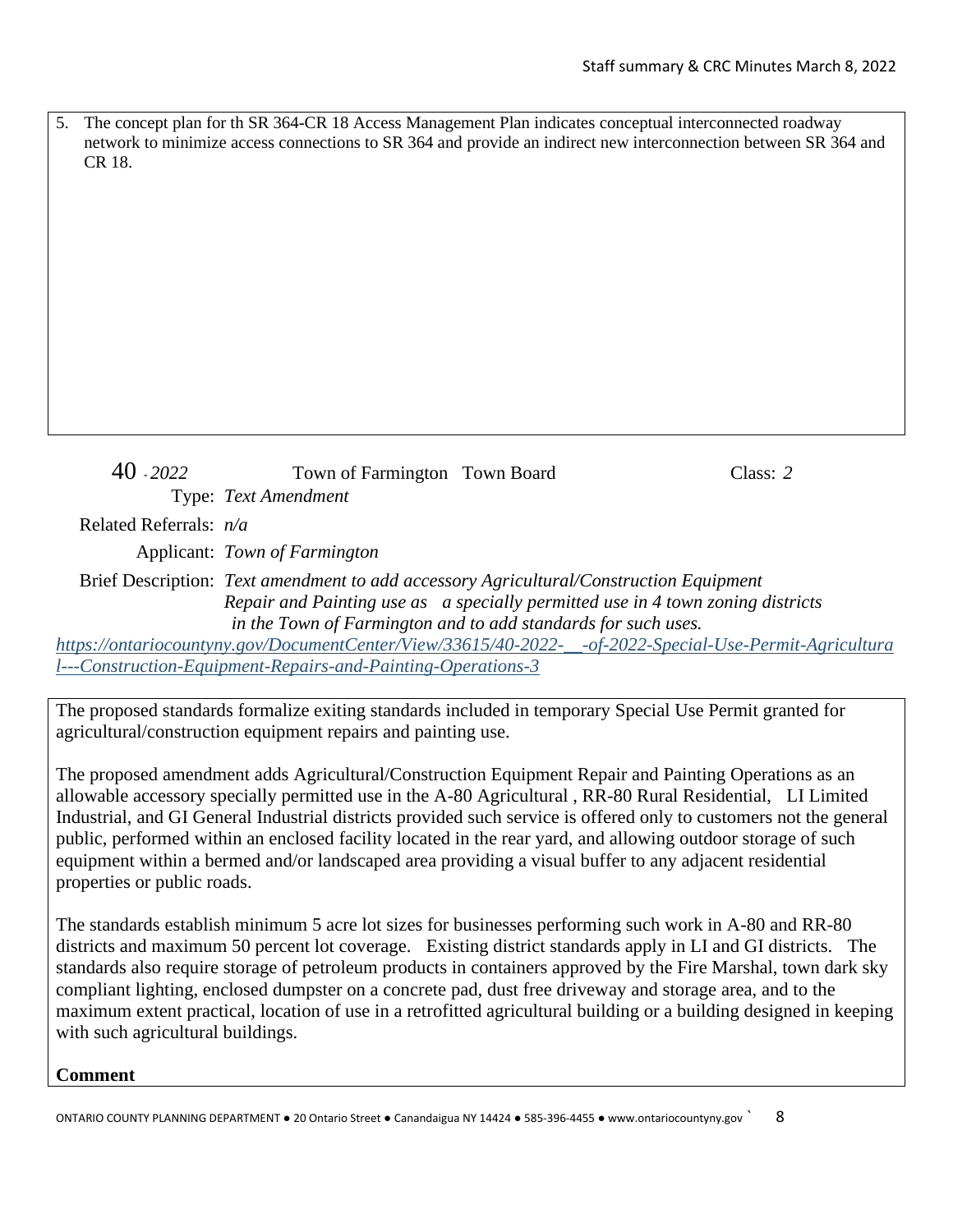- 1. Do residential properties triggering buffer standards include both existing residential use and undeveloped residentially zoned land?
- 2. Section 3 indicates the intention is to add the accessory agricultural/construction equipment repair and painting as a special permit use to the LI districts, however, section 2 does not include edits to the special permit use list of the LI districts, 165-29.

| 41 - 2022 |                      | Village of Phelps Village Board |  | Class: 2 |
|-----------|----------------------|---------------------------------|--|----------|
|           | Type: Text Amendment |                                 |  |          |
|           |                      | Applicant: Village Board        |  |          |

Brief Description: *Code text amendment to make minor changes to the zoning and other code definitions, to locate them all in Code Article 1, and to recodify the entire code of the Village of Phelps.*

*<https://ontariocountyny.gov/DocumentCenter/View/33616/41-2-22-Phelps-Schedule-A> <https://ontariocountyny.gov/DocumentCenter/View/33617/41-2022-LL-Amending-New-Village-Code>*

42 - *2022* Town of West Bloomfield Zoning Board of Appeals Class: *1* Type: *Area Variance* Applicant: *Bell Atlantic Mobile Systems LLC* Property Owner: *Gary P Evans* Representative: *Nixon=Peabody LLC* Tax Map Parcel #: *52.00-1-19.00* Brief Description: *Area variance for 191' telecommunications tower with 4' lighting rod at 2000 Strong Road in the Town of West Bloomfield. Maximum allowable height is 100'. <https://ontariocountyny.gov/DocumentCenter/View/33618/42-2022-aerial>*

*[https://ontariocountyny.gov/DocumentCenter/View/33619/42-2022-Ionia\\_single-page-site-plan-pZDs\\_rev0\\_20](https://ontariocountyny.gov/DocumentCenter/View/33619/42-2022-Ionia_single-page-site-plan-pZDs_rev0_20211203-map) [211203-map](https://ontariocountyny.gov/DocumentCenter/View/33619/42-2022-Ionia_single-page-site-plan-pZDs_rev0_20211203-map)*

Application materials indicate the leased area is 242' to Dolomilte owned property to the west, 381' to property to the east, and 2,700' to property to the north. The tower is 304' from closest property line. There are no airports within 5 miles of the tower site, and no FAA registration required.

The proposed tower height is intended to accommodate space for 3 additional carriers. The Town zoning code requires new towers to accommodate at least 2 carriers. The property owner will receive additional rental payment if other carriers locate equipment on the tower.

The proposed project will include a 1,770 lf 12' wide gravel driveway along an existing 8' dirt farm road with access from Strong Road. To comply with the NYSDEC SPDES Storm Water Permit, the project will include 5 stormwater management areas. The 100'x100' leased area will be surrounded by a 6' fence including the tower, 4'x11.5' concrete slab for equipment cabinets, and 4'x8' concrete pad for generator. The access road and transformer will be located outside the fenced/leased area.

SEQR documentation indicates the project will disturb 2 acres of the 79 acre property removing 1.6 acres of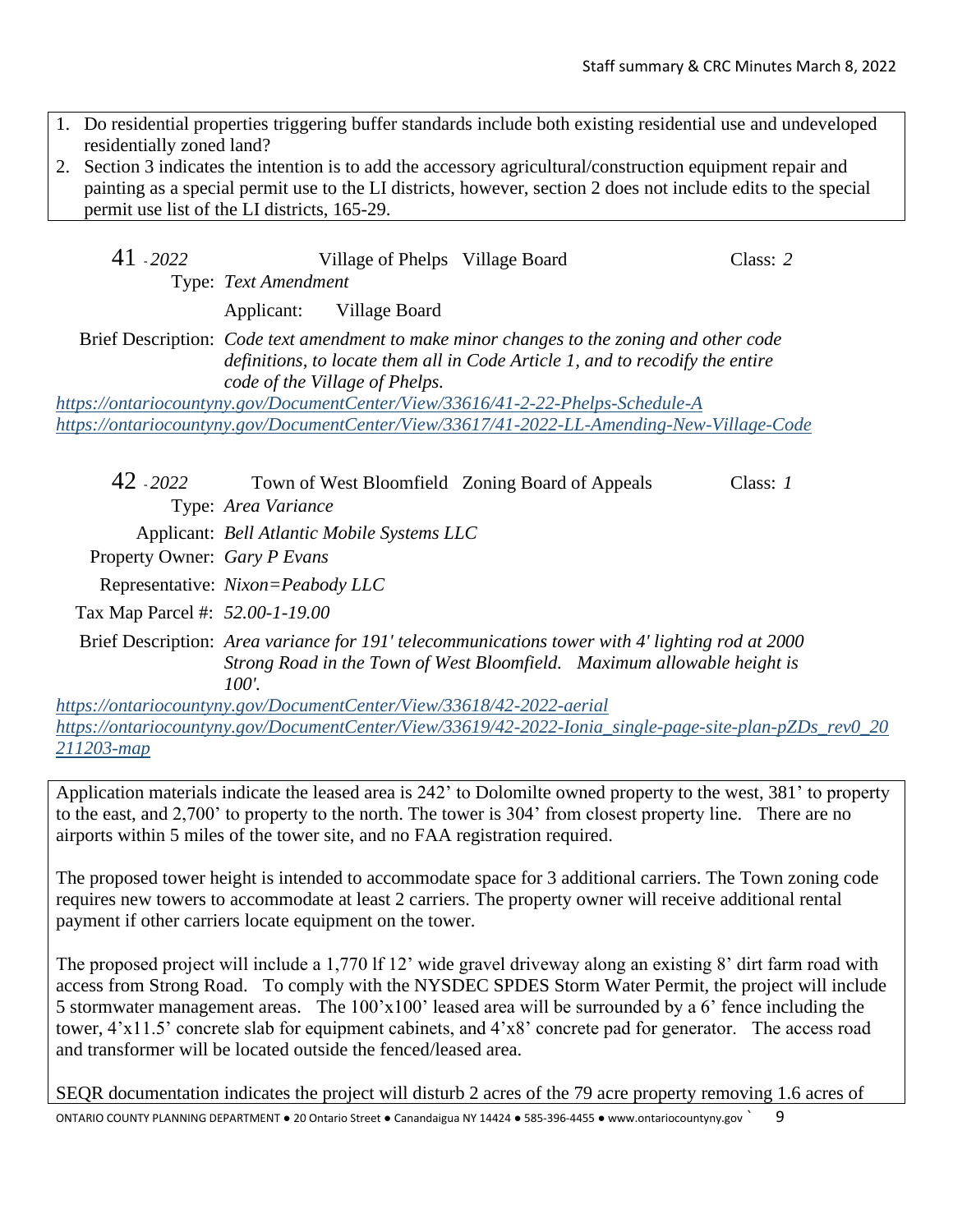forest and creating.57 acres of impervious area. The EAF indicates one-quarter of the property has slopes of greater than 15 percent and portions of the property are in Ontario and Monroe County agricultural districts. There are 59 acres of forest and 18 acres of meadow with neither currently used in agriculture, through 31 acres are highly productive soils. The EAF also indicates the site is home to a locally unique geologic feature known as Hopper Hills. The property includes a .29 acre federally regulated wetland and a class C stream. The stream is tributary to Great Brook which is an impaired waterbody as defined by NYS due to nutrients, low dissolved oxygen, and silt and sediment that impair recreation use and use by aquatic life. The project is over or adjacent to a principal aquifer and .03 miles to historic barns on adjacent properties

The EAF appendix B includes a Visual EAF Addendum which characterizes the site as not visible from parks or site listed on the State or National Historic Register. The tower is visible from County Road 14 which is .3 miles from the project site and CRs 38 and 39 extending from .5 to 1.5 miles from the project site. The project site is also within .3 to .9 miles of SR 64 and visible from local roads: Strong Road, Bennett Road, and Cox Road.. The annual number of likely viewers, primarily from area roadways but also area homes and workplaces, is estimated at 52,560.

The visual character of the area within 1 mile of the project site is characterized as primarily undeveloped with flat and hilly agricultural and forest land and some commercial use. There are other visually similar projects within 3 miles.

# **Comments**

- 1. Will the tower be visible from Mendon Foundation owned open space? The Foundation owns property within 500' of the project site (131.03-1-2.22) identified in Exhibit J the Agricultural Data Statement. The Foundation website indicates the view from higher elevations of the Sibleyville Nature Reserve extend 30 miles to the south.
- 2. Vacant area within fenced area appears insufficient to house necessary equipment for 3 additional carriers.
- 3. The site plan should include a directional arrow.

# **OCSWCD Comments**

- 1. Consider diverting stormwater from upper portion of access road/ old trail to stormwater management facility.
- 2. Silt fence should be sloped upslope at ends.
- 3. Extend silt fence around area of disturbance at the cell tower pad.
- 4. See updated New York Standards for concrete truck washout design.
- 5. Topsoil stockpile location not identified.

| 43 - 2022                        | Town of Victor Planning Board                                                                           | Class: $I$ |
|----------------------------------|---------------------------------------------------------------------------------------------------------|------------|
|                                  | Type: Site Plan                                                                                         |            |
|                                  | Applicant: Robert Rotach                                                                                |            |
| Property Owner: same             |                                                                                                         |            |
| Representative:                  |                                                                                                         |            |
| Tax Map Parcel #: 28.00-2-19.000 |                                                                                                         |            |
|                                  | Brief Description: Site plan to build a 40x40 pole barn at 1373 School Street in the Town of<br>Victor. |            |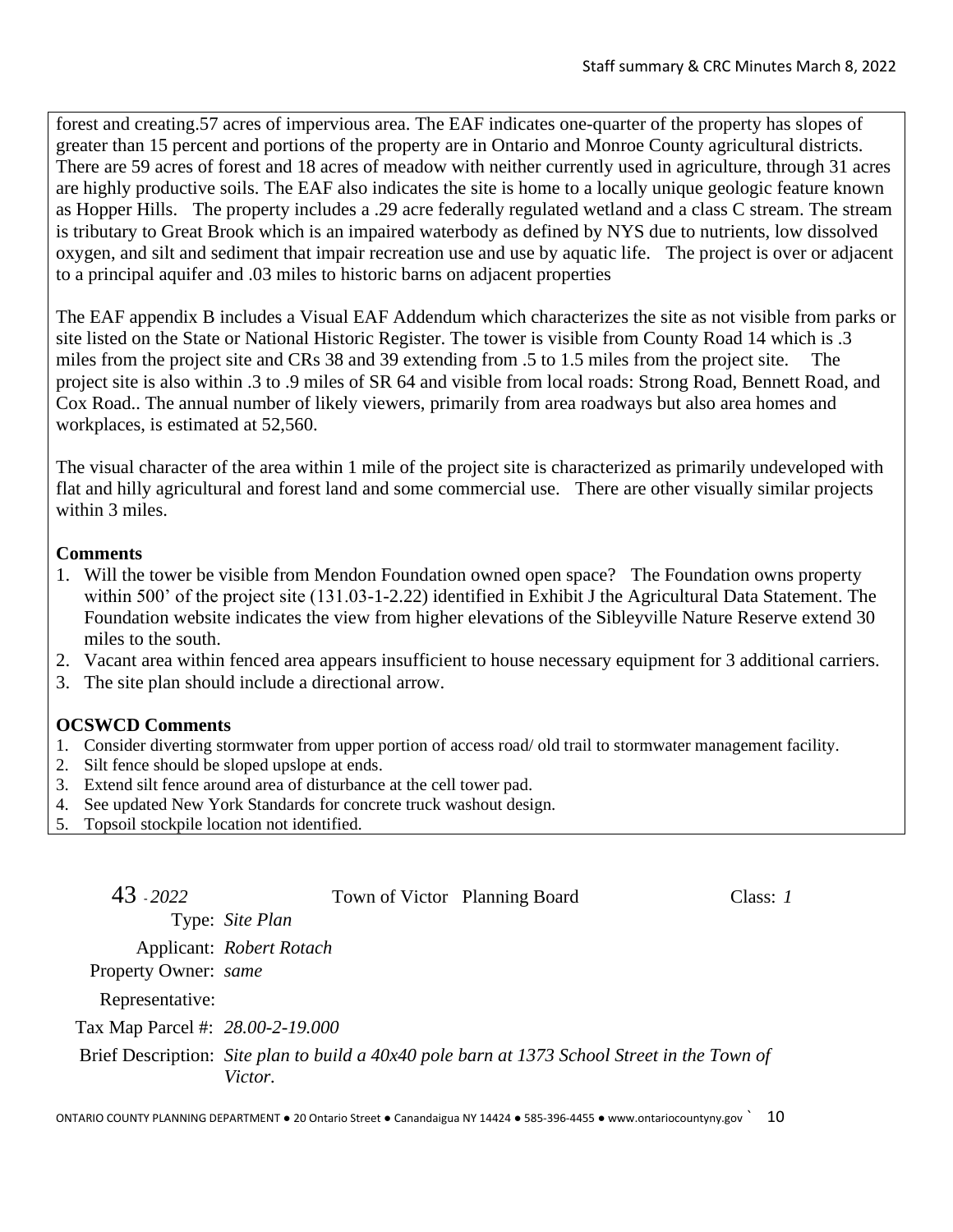This project was previously reviewed as class 1 referral 138-2021 in July 2021 for an area variance to locate the 1,600 SF garage/barn in the front yard.

| 44 - 2022                                                            |                                                                                                                                                                                                                                                                |                        | Town of Richmond Planning Board                                                    | Class: 1 |  |  |
|----------------------------------------------------------------------|----------------------------------------------------------------------------------------------------------------------------------------------------------------------------------------------------------------------------------------------------------------|------------------------|------------------------------------------------------------------------------------|----------|--|--|
|                                                                      | Type: Site Plan                                                                                                                                                                                                                                                |                        |                                                                                    |          |  |  |
|                                                                      | Applicant:                                                                                                                                                                                                                                                     | Birdhouse Holding, LLC |                                                                                    |          |  |  |
| Property Owner: same                                                 |                                                                                                                                                                                                                                                                |                        |                                                                                    |          |  |  |
| Tax Map Parcel #: 135.20-1-17.000                                    |                                                                                                                                                                                                                                                                |                        |                                                                                    |          |  |  |
|                                                                      | Brief Description: Site plan to add a $20'x30'$ temporary tent and 16 booths (4'x8') at the front of<br>the site and add a pergola overlooking the creek to existing barn, relocate a<br>walk-in cooler, and expand outdoor seating area by stage at Birdhouse |                        |                                                                                    |          |  |  |
|                                                                      |                                                                                                                                                                                                                                                                |                        | Brewery, 8716 Main Street in the Town of Richmond.                                 |          |  |  |
| https://ontariocountyny.gov/DocumentCenter/View/33620/44-2022-aerial |                                                                                                                                                                                                                                                                |                        |                                                                                    |          |  |  |
|                                                                      |                                                                                                                                                                                                                                                                |                        | https://ontariocountyny.gov/DocumentCenter/View/33621/44-2022-FEMA-Proposed-FP     |          |  |  |
|                                                                      |                                                                                                                                                                                                                                                                |                        | https://ontariocountyny.gov/DocumentCenter/View/33623/44-2022-conceptual-site-plan |          |  |  |

The E Business district requires a 60' front setback. The proposed tent is located 30' from the ROW and the proposed booths located between the existing split rail fence and the parking area extend to within 20' of the ROW. Both will require variances.

The entire property is in the 100 year floodplain and within the draft revised flood plain. No flood elevations are provided for existing floodplain areas north of SR 20 A. The draft FEMA Flood Insurance Rate Map (FIRM) for this area includes flood elevations.

## **Comment**

- 1. Based on the estimated travel lane width, it appears traffic travel between the east and middle entrance is one-way and requires associated signage.
- 2. The walk-in cooler and stage should be appropriately anchored to prevent damaged caused by their movement during a flood event.
- 3. What is the size of the proposed pergola?
- 4. The applicant should compare the land and finished floor elevation to the 100 year floodplain elevations shown on the attached draft FIRM to evaluate damage risk associated with current projected elevation of a 100 year flood.

# **CRC Comments**

1. The referred site plan includes activities on adjacent property. Unless the applicant has requested a lot line adjustment or combined their two properties, these activities are subject to district side setback requirements.

45 - *2022* Village of Bloomfield Zoning Board of Appeals Class: *2* Type: *Use Variance* Applicant: *Heidi Barends-Guerrie* Property Owner: *Steve Wayne*

Tax Map Parcel #: *80.07-1-9.000*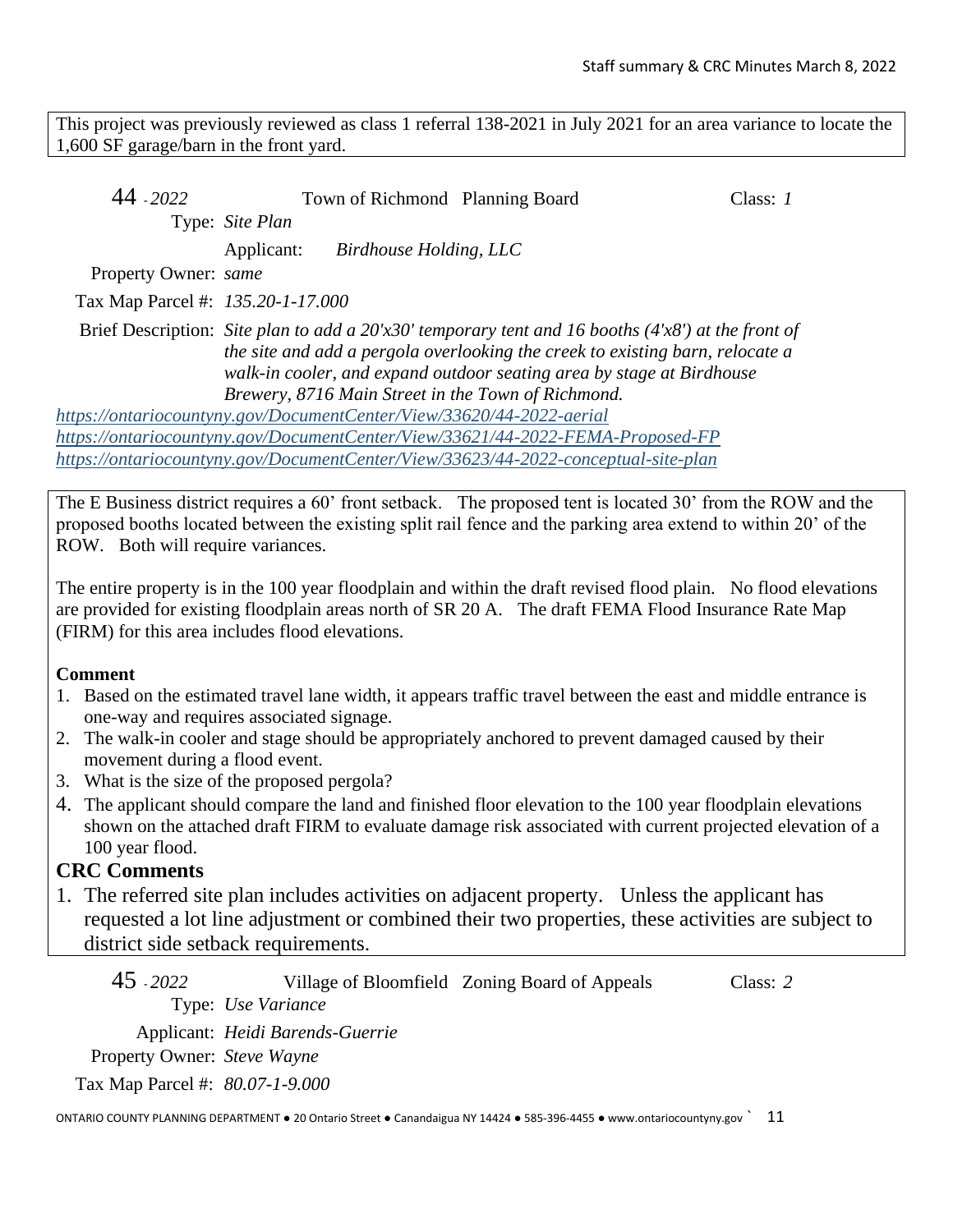Brief Description: *Use variance to allow overnight retreat accommodations in conjunction with café and quilt shop in the former Holloway House restaurant at 29 State Street in the Village of Bloomfield, <https://ontariocountyny.gov/DocumentCenter/View/33622/45-2022-aerial>*

*<https://ontariocountyny.gov/DocumentCenter/View/33624/45-2022-variance-application>*

The applicant is interested in purchasing the long vacant former Holloway House Restaurant. The building is zoned for community commercial use and is listed on the National Register of Historic Places. The owner has documented an average tax loss of \$21,000 over the last 3 years. The applicant has indicated the quilt shop/ sandwich shop uses allowed by code are not sufficient to warrant purchasing the building. The additional rental from hosting overnight retreats and additional quilt shop sales by retreat participants are necessary to make the project feasible. With retreat overnight accommodations and additional fabric sales, the rate of return is estimated at 10 percent; without these activities, the rate of return is estimated at 7.5 percent.

## **CRC Comments**

1. The referring body should document availability of parking for proposed uses as required by code.

| $46 - 2022$                     | Town of Victor Planning Board                  |                                                                                                                                                                                                                                                                    | Class: $I$           |
|---------------------------------|------------------------------------------------|--------------------------------------------------------------------------------------------------------------------------------------------------------------------------------------------------------------------------------------------------------------------|----------------------|
|                                 | Type: <i>Special Use Permit</i>                |                                                                                                                                                                                                                                                                    |                      |
|                                 | Applicant: Crown Castle USA Inc. DISH wireless |                                                                                                                                                                                                                                                                    |                      |
|                                 | Property Owner: Pinnacle Towers                |                                                                                                                                                                                                                                                                    |                      |
| Tax Map Parcel #: 1.02-1-24.000 |                                                |                                                                                                                                                                                                                                                                    |                      |
|                                 | Monroe County line.                            | Brief Description: Special use permit to install antennas, ancillary tower and group equipment<br>at an existing wireless facility with no change to height or ground space at 90<br>Baker Road in the Town of Victor. The site is approximately 100' south of the |                      |
| 47 - 2022                       |                                                | Town of Livonia Town Board                                                                                                                                                                                                                                         | Class: <i>exempt</i> |
|                                 | <b>Type: Text Amendment</b>                    |                                                                                                                                                                                                                                                                    |                      |
|                                 | Related Referrals: 191-2021 & 191.1-2021       |                                                                                                                                                                                                                                                                    |                      |
|                                 | Applicant: Town of Livonia                     |                                                                                                                                                                                                                                                                    |                      |
|                                 |                                                | Brief Description: Text amendment to restrict large scale solar energy and battery energy                                                                                                                                                                          |                      |

*storage in the Town of Livonia.*

The Town of Livonia referred local law prohibits solar energy and battery storage facilities intended primarily to serve needs of off-site users. This local law is more restrictive than the local law previously reviewed and described below.

The proposed solar energy system regulations define building integrated and roof, building, and ground mounted systems with additional regulations for commercial systems selling power off-site. Regulations include requiring a Conditional (Special) Use Permit from the ZBA, limiting coverage to 30 acres for lots over 150 acres or 20 % for other lots, and doubling of district setbacks with minimum 400' setback to any dwelling. The commercial solar energy system regulations also require Road Use, Payment in Lieu of Tax, and Community Benefit agreements.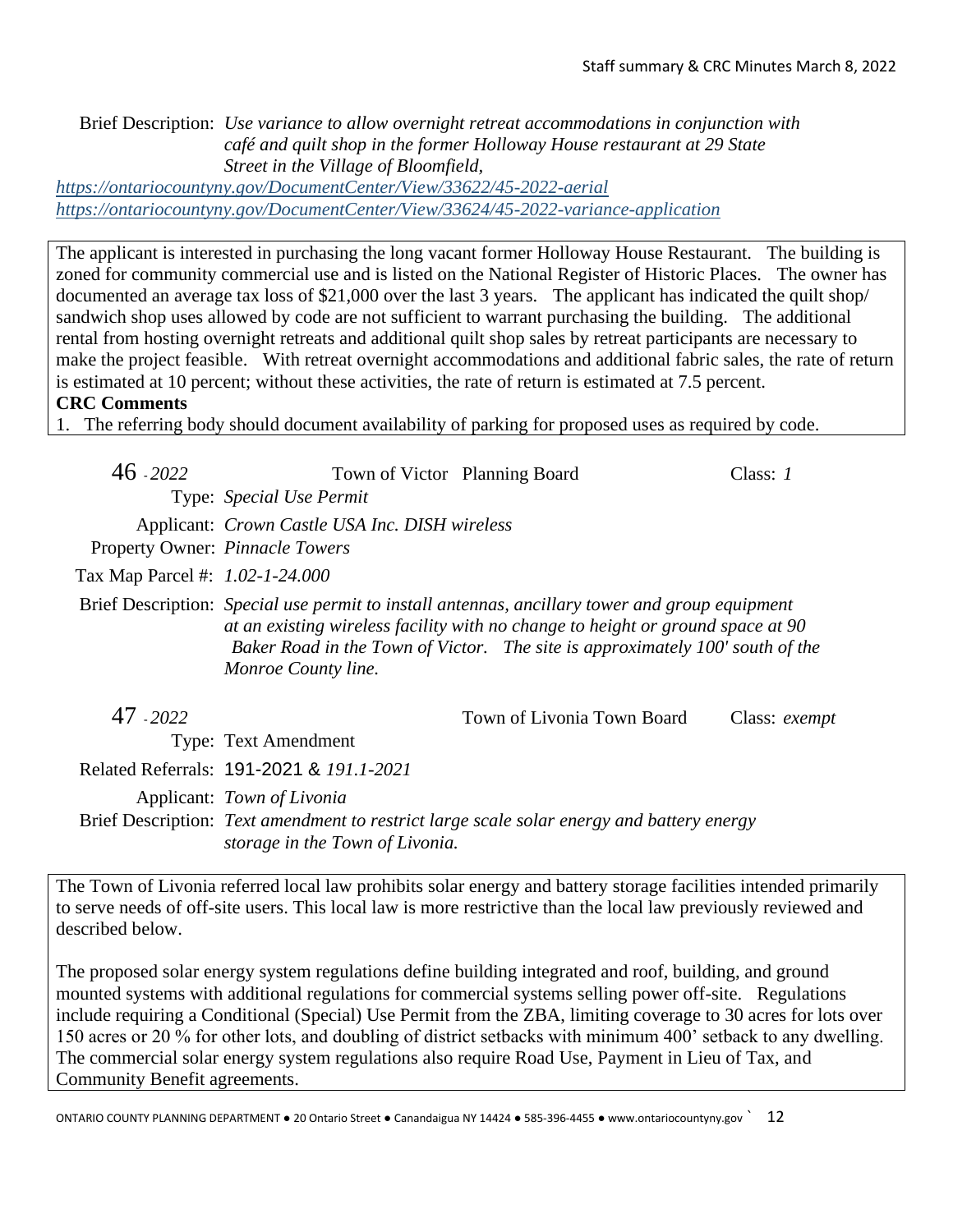## **Comments**

- 1. Initial owner defined as at time of construction, should this be time of approval?
- 2. 150-163 D. (2) (l) p. 10 and L. p. 31 I believe both should be conditional use permit, not special use permit.
- 3. Why differentiate roof and building mounted systems?
- 4. P. 23 150-163 G. (1) (m) regarding Type 2 (commercial ground mounted systems) uses the phrase land that could be in ag production. How is this defined?
- 5. p. 24 150-163 G. (2) (d) Type 2 (commercial ground mounted) systems conditional use permit and site plan approval standards define solar energy system coverage area as area covered by the perimeter of the Solar Energy System at minimum tilt excluding access road and fencing. Considering moving this definition to 150-162 so it also applies to 150-163 F(4) p. 13 for Type 1 ground mounted accessory uses. If this definition is intended to include panel coverage and aisles between panels it is recommended that the text delete the phrase at minimum tilt as the tilt of the panel would only change the calculation if coverage area referred to panel area.
- 6. p. 25 (f) authorize PB and/or ZBA to approve landscaping lack of clarity regarding this responsibility may lead to conflict or confusion in communicating with applicant.

Proposed regulation allows non-commercial battery energy storage systems providing aggregate energy capacity of less than 600kWh in all districts and prohibits large scale (commercial) battery energy storage systems with aggregate energy capacity of 600kWh or more in all districts.

| 48<br>$-2022$                        | Town of Naples Town Board           |                                                                                                                                                                                                                                                                                                                                  | Class: $2$ |
|--------------------------------------|-------------------------------------|----------------------------------------------------------------------------------------------------------------------------------------------------------------------------------------------------------------------------------------------------------------------------------------------------------------------------------|------------|
|                                      | Type: Text and Map Amendment        |                                                                                                                                                                                                                                                                                                                                  |            |
| Related Referrals: 11-2021 & 21-2021 |                                     |                                                                                                                                                                                                                                                                                                                                  |            |
|                                      | Applicant: Town Board               |                                                                                                                                                                                                                                                                                                                                  |            |
|                                      | minimum frontage, and lot coverage. | Brief Description: Text and map amendment to the Town of Naples zoning code and map to<br>extend the Cohocton Street SR 53 Multiple Use district to all of 2<br>properties previously partially in the district, to delete clustered subdivision<br>as a use allowed by special use permit, and to revise the required setbacks, |            |
|                                      |                                     | In January and February 2021 Town referred text and map amendments for the Multiple Use District as                                                                                                                                                                                                                              |            |
|                                      |                                     | referrals 11-2021 and 21-2021 A text amendment was adopted on March 15, 2021. The following summ                                                                                                                                                                                                                                 |            |

21-2021. A text amendment was adopted on March 15, 2021. The following summarizes changes to the text and map and repeats relevant comments from the previous review.

The proposed text amendment requires 60' for frontage when currently 125' lot width is required. Proposed standards also reduce front setback from 50' to 30', reduce side setbacks from 35' to 15', and increase allowable lot coverage from 35 percent to 40 percent.

The proposed map amendment addresses split zoning for lots referenced in the comments to previous referral. **Comments**

- 1. Neither the March 15, 2021 adopted regulations nor the proposed amendment reconciles use of same defined term in use list for mobile home parks/manufactured home parks.
- 2. Neither the March 15, 2021 adopted regulations nor the proposed amendment provides a clear and